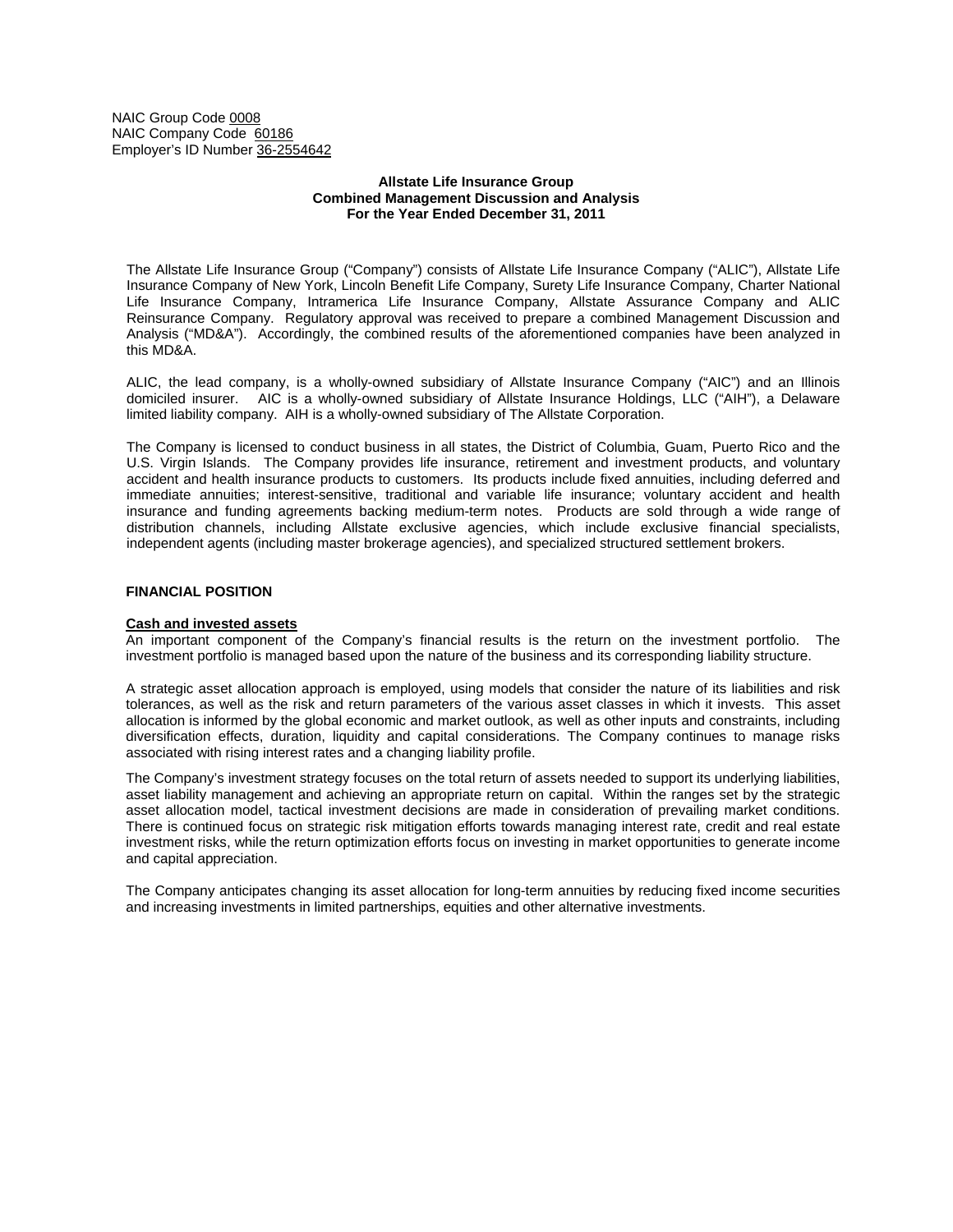The composition of the investment portfolio at December 31 was:

| (in millions)                 | 2011               | 2010   |
|-------------------------------|--------------------|--------|
| <b>Bonds</b>                  | \$<br>43,300<br>\$ | 47,186 |
| <b>Preferred stocks</b>       | 64                 | 64     |
| Common stocks                 | 157                | 184    |
| Mortgage loans on real estate | 6,393              | 6,405  |
| Cash and cash equivalents     | 504                | 1,109  |
| Short-term investments        | 211                | 87     |
| Contract Ioans                | 835                | 843    |
| Other invested assets         | 2,382              | 1,767  |
| Other                         | 203                | 511    |
| Total                         | \$<br>\$<br>54.049 | 58,156 |

Total invested assets decreased \$4.11 billion, or 7%, at December 31, 2011 and was primarily due to negative cash from operations and net withdrawals on deposit-type contracts. Explanation for the most significant items follow.

# **Bonds**

The bond portfolio consists of corporate bonds including privately placed securities, asset-backed securities ("ABS"), mortgage-backed securities ("MBS"), tax-exempt and taxable municipal bonds, U.S. government bonds, and foreign government bonds.

At December 31, 2011, 91% of the consolidated bond portfolio was rated investment grade, which is defined as a security having a National Association of Insurance Commissioners ("NAIC") Securities Valuation Office rating of 1 or 2; an A.M. Best rating of aaa, aa, a, or bbb; a Moody's rating of Aaa, Aa, A, or Baa, a S&P, Fitch, Dominion, or Realpoint rating of AAA, AA, A or BBB; or a comparable internal rating if an externally provided rating is not available. The investment grade percentage for each individual bond category ranged from 79% to 100%. The most significant change in the bond portfolio mix from the prior year occurred in the privately placed securities portfolio which decreased \$2.94 billion. There was no significant change in the bond portfolio quality distribution from the prior year.

Bonds with an NAIC designation of 1 through 5, including loan-backed and other structured securities, are stated at amortized cost using the effective yield method. Bonds with an NAIC designation of 6 are carried at the lower of amortized cost or fair value, with the difference reflected in unassigned surplus. The fair value of bonds was \$45.24 billion and \$48.19 billion at December 31, 2011 and 2010, respectively. Unrealized net capital gains on the bond portfolio, which are calculated as the difference between statement value and fair value, were \$1.94 billion and \$1.01 billion as of December 31, 2011 and 2010, respectively.

Corporate bonds totaled \$25.11 billion and \$26.57 billion at December 31, 2011 and 2010, respectively. As of December 31, 2011, the portfolio also contained \$8.99 billion of privately placed corporate obligations compared with \$11.93 billion at December 31, 2010. The benefits of privately placed securities as compared to public securities are improved cash flow predictability through pro-rata sinking funds on many bonds, and a combination of covenant and call protection features designed to better protect the holder against losses resulting from credit deterioration, reinvestment risk and fluctuations in interest rates. A potential disadvantage of privately placed securities as compared to public securities is reduced liquidity.

The bond portfolio also contained \$5.88 billion and \$3.72 billion of ABS at December 31, 2011 and 2010, respectively. The ABS portfolio is subject to credit and interest rate risks. Credit risk is mitigated by monitoring the performance of the collateral. In addition, many of the securities in the ABS portfolio are credit enhanced with features such as over-collateralization, subordinated structures, reserve funds, guarantees and/or insurance. Interest rate risk is similar to the risk posed by MBS, but to a lesser degree due to the nature of the underlying assets.

At December 31, 2011 and 2010, \$4.76 billion and \$6.53 billion, respectively, of the bond portfolio were invested in MBS. The MBS portfolio consists primarily of securities which were issued by or have underlying collateral that is guaranteed by U.S. government agencies or sponsored entities, thus minimizing credit risk. The MBS portfolio, however, is subject to interest rate risk since price volatility and ultimate realized yield are affected by the rate of repayment of the underlying mortgages. The Company attempts to limit interest rate risk on these securities by investing a portion of the portfolio in securities that provide prepayment protection.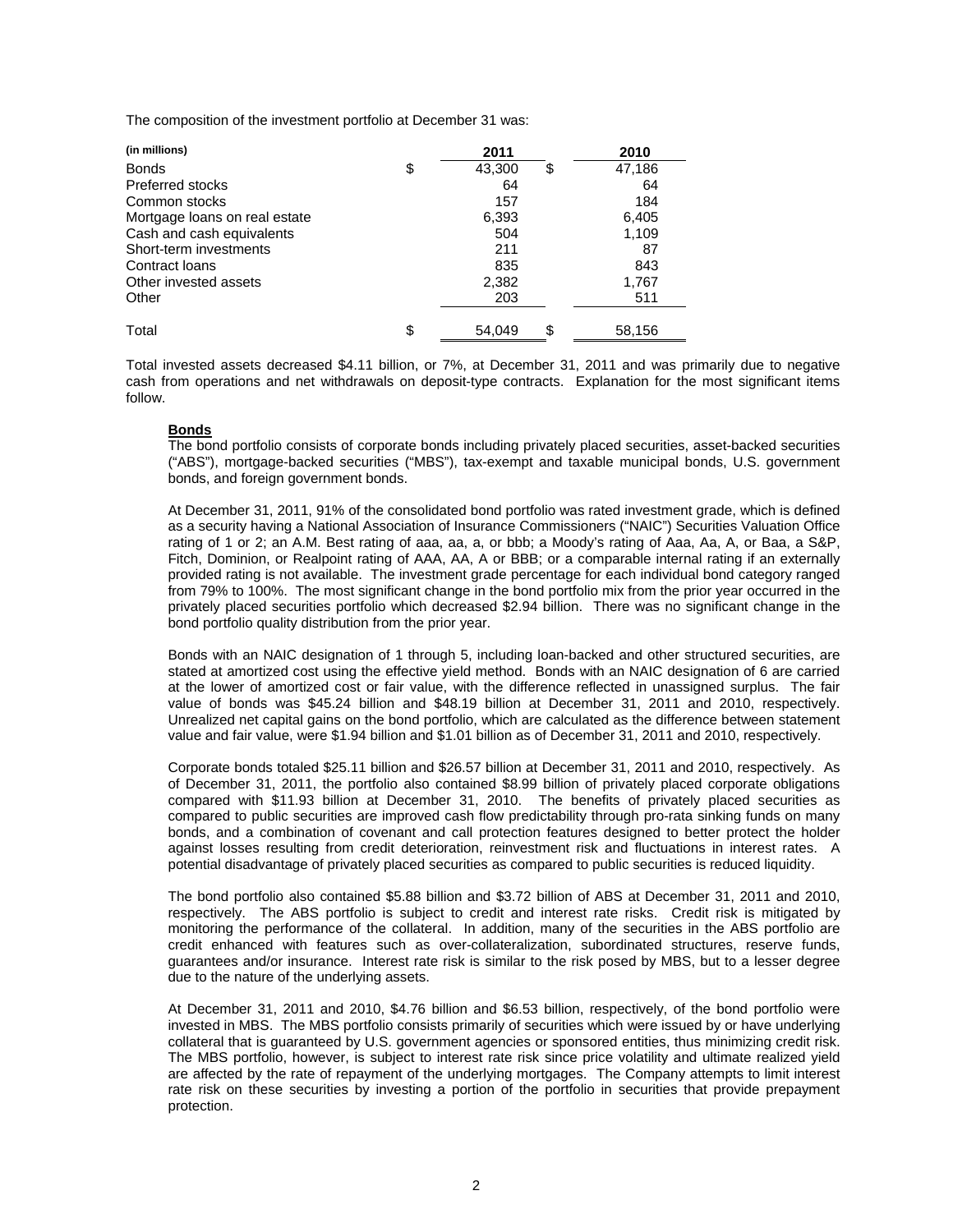The Company had exposure to subprime residential mortgage related risk in the form of asset-backed residential mortgage-backed securities ("ABS RMBS") and asset-backed collateralized debt obligations ("ABS CDO"). The ABS RMBS portfolio includes securities that are collateralized by mortgage loans issued to borrowers that cannot qualify for prime or alternative financing terms due in part to an impaired or limited credit history. It also includes securities that are collateralized by certain second lien mortgages regardless of the borrower's credit profile. The ABS CDO portfolio contains securities collateralized by a variety of residential mortgage-backed and other securities, which may include subprime residential mortgage-backed securities. At December 31, 2011, the ABS RMBS portfolio had net unrealized losses of \$209 million, of which all but \$3 million were gross unrealized losses. At December 31, 2010, the ABS RMBS portfolio had net unrealized losses of \$267 million, of which all but \$4 million were gross unrealized losses.

Municipal bonds, including tax-exempt and taxable securities, totaled \$3.83 billion at December 31, 2011 compared to \$4.56 billion at December 31, 2010.

## **Mortgage loans on real estate**

Mortgage loans on real estate decreased \$12 million to \$6.39 billion at December 31, 2011. Mortgage loans are collateralized by first mortgages on developed commercial real estate. Geographical and property type diversification are key considerations used to manage exposure. Mortgage loans are evaluated for impairment on a specific loan basis through a quarterly credit monitoring process and review of key credit quality indicators. Mortgage loans are considered impaired when it is probable the Company will not collect the contractual principal and interest. The Company recorded \$50 million and \$64 million of realized capital losses related to other-than-temporary impairments on mortgage loans for the year ended December 31, 2011 and 2010, respectively. For the years ended December 31, 2011 and 2010, the Company did not report valuation allowances on mortgage loans.

## **Other invested assets**

Other invested assets increased \$615 million to \$2.38 billion at December 31, 2011 mostly attributed to limited partnerships and low income housing tax credits due to additional funding.

## **From Separate Accounts**

Separate Accounts balances decreased by \$1.53 billion, or 17%, to \$7.46 billion at December 31, 2011 due in large part to lower investment income and increased surrenders and benefits.

The assets of the Separate Accounts are carried at fair value. Separate Accounts liabilities represent the contractholders' claims to the related assets and are carried at the fair value of the assets. In the event the asset values of certain contractholder accounts are projected to be below the value guaranteed by the Company, a liability is established through a charge to earnings. Reserves for guarantees provided by the Company are included in Exhibit 5 of the Company's General Account annual statement.

Separate Accounts held by the Company are for variable annuity contracts, variable life policies and registered deferred annuity contracts. The assets and liabilities of variable annuity contracts and variable life policies are recorded as assets and liabilities of the Separate Accounts and are legally insulated from the General Account. The legal insulation of the Separate Accounts assets prevents such assets from being generally available to satisfy claims resulting from the General Account. Separate Accounts which contain variable annuity and variable life business are unit investment trusts and registered with the Securities and Exchange Commission ("SEC"). As of December 31, 2011 and 2010, all assets of the Separate Accounts that support the variable annuity and variable life business were legally insulated. The assets and liabilities of registered deferred annuity contracts are also recorded as assets and liabilities of the Separate Accounts, however, they are not legally insulated from the General Account. The registered deferred annuity product is non-unitized and is registered with the SEC.

Variable annuity and variable life business allow the contractholder to accumulate funds within a variety of portfolios, at rates which depend upon the return achieved from the types of investments chosen. The net investment experience of the Separate Accounts is credited directly to the contractholder and can be favorable or unfavorable. The assets of each portfolio are held separately from the other portfolios and each has distinct investment objectives and policies. Absent any contract provision wherein the Company provides a guarantee, the contractholders of the variable annuity and variable life products bear the investment risk that the Separate Account's funds may not meet their stated investment objectives.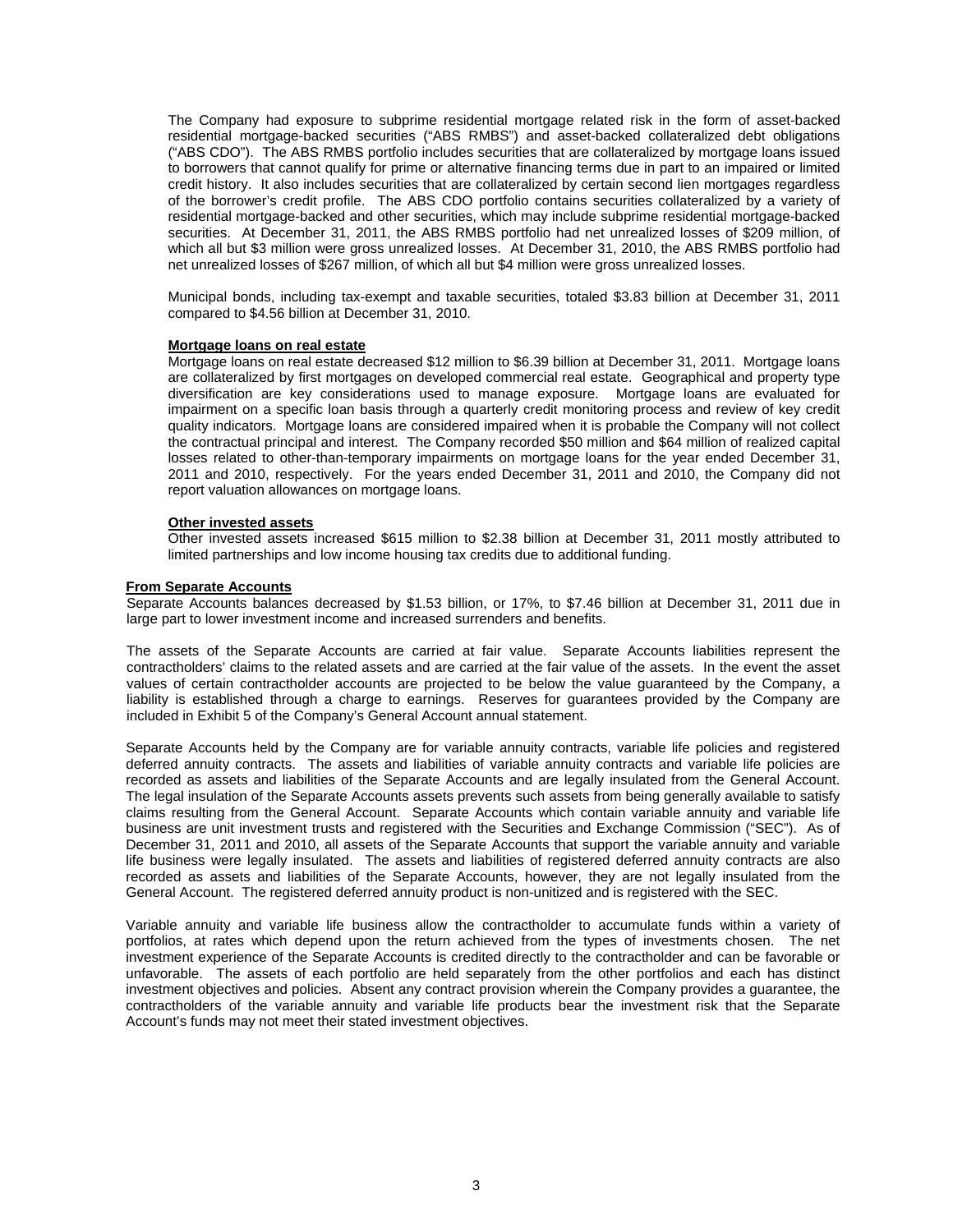# **Aggregate reserve for life contracts**

| (in millions)                      | 2011         | 2010         |
|------------------------------------|--------------|--------------|
| <b>Fixed annuities</b>             | \$<br>15,168 | \$<br>17,305 |
| Interest sensitive life            | 10,018       | 9,751        |
| Structured settlements             | 7,110        | 6,963        |
| MVAA                               | 5,051        | 5,911        |
| Indexed annuities                  | 3,548        | 4,478        |
| Traditional                        | 1,745        | 1,637        |
| Annuity buyouts                    | 1,022        | 881          |
| Single premium immediate annuities | 564          | 596          |
| Payout annuities                   | 550          | 512          |
| Other                              | 255          | 218          |
| Total                              | \$<br>45.031 | \$<br>48.252 |

Aggregate reserves for life contracts decreased \$3.22 billion to \$45.03 billion as of December 31, 2011. The decrease was primarily driven by decreases in fixed annuities reserves (\$2.14 billion), indexed annuities reserves (\$0.93 billion) and MVAA reserves (\$0.86 billion). The decreases in fixed annuities reserves and MVAA reserves were primarily due to the Company's strategic approach to reduce exposure to spread-based products. The decrease in indexed annuities reserves was mostly due to the discontinuation of marketing several equity indexed annuity products.

# **Liability for deposit-type contracts**

The liability for deposit-type contracts decreased \$0.75 billion to \$5.51 billion as of December 31, 2011 compared to \$6.26 billion as of December 31, 2010. The majority of the decrease was driven by payments for maturing funding agreements.

## **Asset valuation reserve**

Asset valuation reserve ("AVR") increased \$166 million to \$270 million as of December 31, 2011. The increase was primarily attributed to other invested assets and bonds. The AVR for other invested assets increased \$96 million and was primarily driven by unrealized capital gains and the current year reserve contributions. AVR also increased \$77 million for bonds and was mostly due to a significant reduction in current year realized capital losses.

### **Derivatives**

Derivatives decreased \$163 million to \$88 million as of December 31, 2011. The decrease was primarily due to a decrease in negative market value on exchange-traded written options and the termination of swap notional that was in a large negative position.

### **Payable for securities**

Payable for securities increased \$113 million to \$217 million as of December 31, 2011. The increase was due to timing of cash settlements on investment purchasing activities at year end.

# **Capital and surplus**

Capital and surplus increased \$86 million to \$3.58 billion. The increase was mainly due to a \$394 million decrease in nonadmitted assets primarily attributed to interest maintenance reserves ("IMR"), partially offset by a \$181 million change in reserve on account of change in valuation basis and a \$166 million increase in AVR. The decrease in nonadmitted IMR was primarily driven by an increase in realized capital gains. The change in valuation basis was related to a change in the valuation interest rate on a closed block of non-participating paid-up group annuities to better align with supporting assets.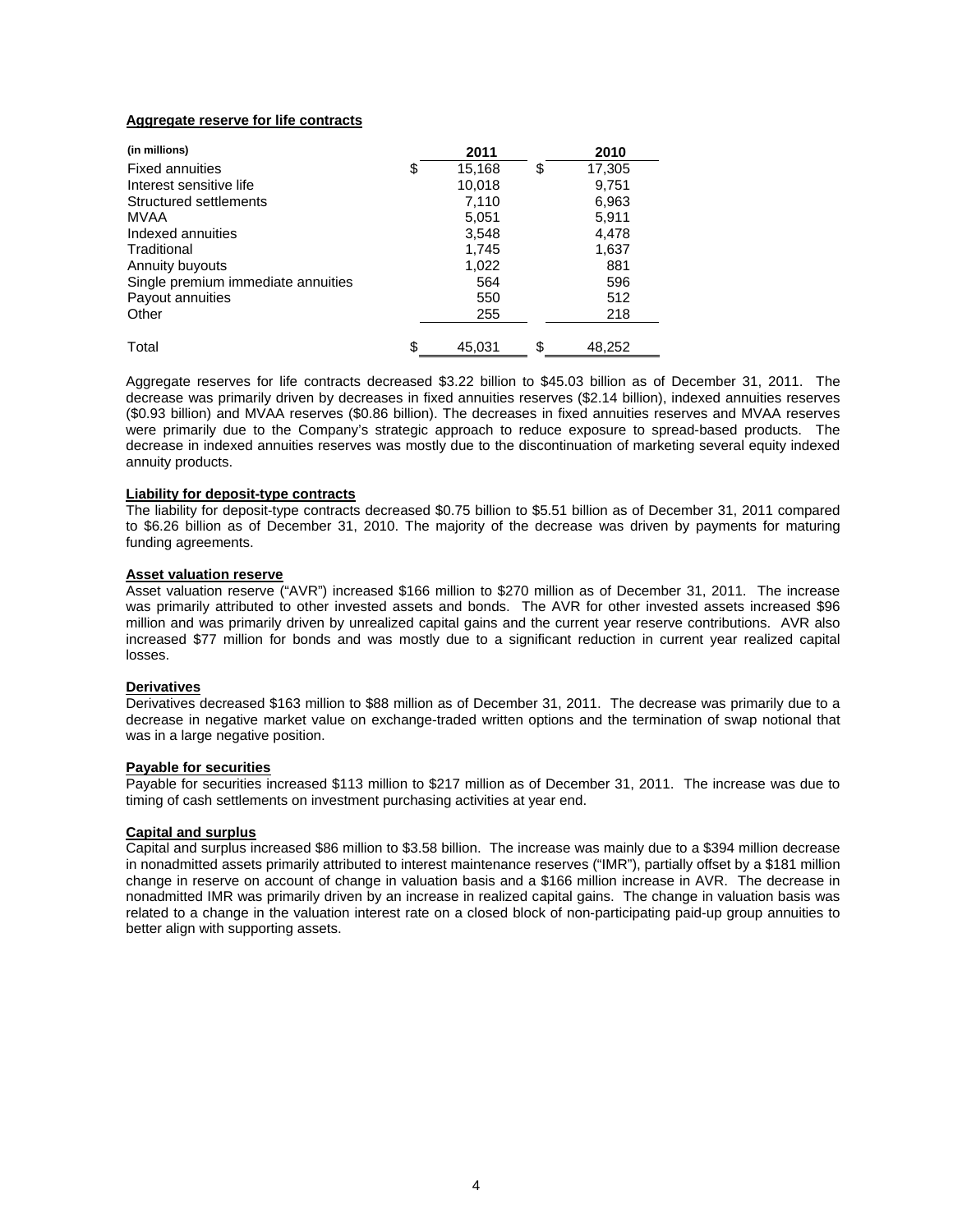# **RESULTS OF OPERATIONS**

| (in millions)                                                   | 2011     | 2010        |
|-----------------------------------------------------------------|----------|-------------|
| Premiums and annuity considerations                             | 2,244    | \$<br>2,787 |
| Net investment income including IMR amortization                | 2,498    | 2,704       |
| Commissions and expense allowances                              | 156      | 164         |
| Reserve adjustments on reinsurance ceded                        | (1, 333) | (1, 244)    |
| Income from fees                                                | 64       | 67          |
| Other income                                                    | 13       | 9           |
| Total revenue                                                   | 3,642    | 4,487       |
| Provision for benefits                                          | 4,223    | 4,937       |
| Commissions and general insurance expenses                      | 728      | 792         |
| Insurance taxes, licenses and fees                              | 69       | 64          |
| Net transfers to or (from) Separate Accounts                    | (1,234)  | (1,223)     |
| Total expense                                                   | 3,786    | 4,570       |
| Net gain from operations before dividends to policyholders and  |          |             |
| federal income taxes                                            | (144)    | (83)        |
| Federal and foreign income taxes incurred                       | (202)    | (135)       |
| Net gain from operations after dividends to policyholders and   |          |             |
| federal income taxes and before realized capital gains (losses) | 58       | 52          |
| Realized gains (losses), net of IMR and federal income taxes    | (141)    | (509)       |
| Net income                                                      | (83)     | \$<br>(457) |

## **Net income**

The net loss of \$83 million at December 31, 2011 consisted mostly of net realized capital losses, net of IMR and federal income taxes. Net gain from operations after dividends to policyholders and federal income taxes and before realized capital losses increased \$6 million primarily due to reduced benefits and expenses that were partially offset by reduced revenue.

## **Premiums and annuity considerations**

Premiums and annuity considerations decreased \$543 million, or 19%, due in large part to decreases in interest sensitive life ("ISL") of \$254 million, indexed annuities of \$176 million and fixed annuities of \$102 million. The decreases in ISL and indexed annuities sales were primarily the result of rate reductions. The decrease in fixed annuities sales was primarily due to the Company's strategy to reduce exposure to spread-based products.

### **Net investment income**

Net investment income, including IMR amortization, decreased \$206 million, or 8%. Net investment income decreased \$306 million primarily due to a decrease in the average invested asset base. The decrease in net investment income was partially offset by an increase in amortization of IMR as a result of reduced realized losses.

## **Provision for benefits**

Provision for benefits decreased \$714 million, or 14%, and was largely attributed to a \$1.48 billion decrease in aggregate reserves for life and accident and health contracts, partially offset by a \$746 million increase in surrenders. The decrease in reserves was mostly comprised of \$1.15 billion in indexed annuities driven by higher surrenders and lower premiums.

### **Commissions and general insurance expenses**

Commissions and general insurance expenses decreased \$64 million, or 8%, primarily due to the decrease in premium and a reduction in employee benefits related expenses.

### **Net realized capital losses**

Net realized capital losses decreased \$368 million, or 72%, due to lower impairment writedowns of bonds.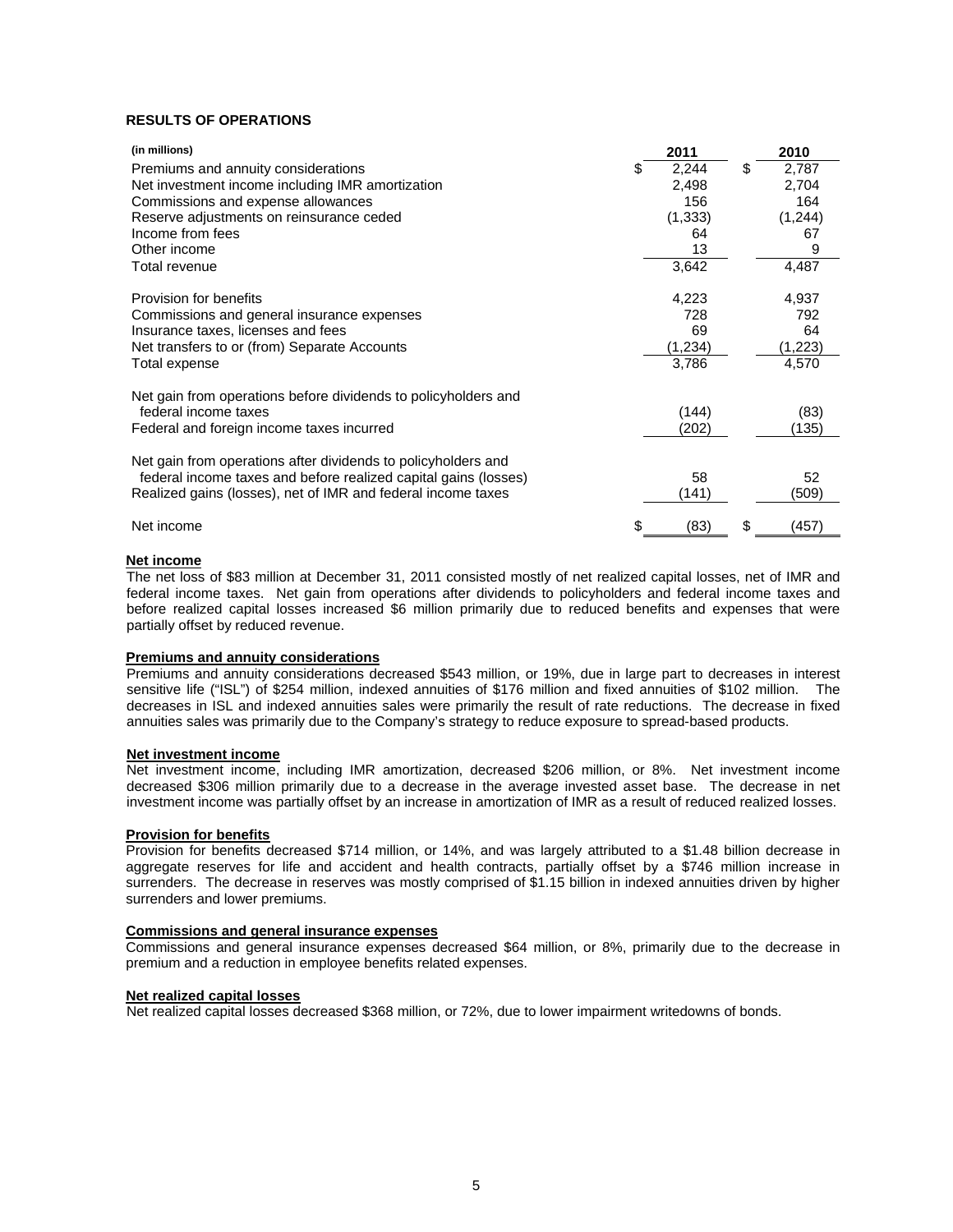# **CASH FLOW AND LIQUIDITY**

The following table summarizes cash flow.

| (in millions)                                                   | 2011          | 2010    |
|-----------------------------------------------------------------|---------------|---------|
| Net cash from operations                                        | \$<br>(3.286) | (1,000) |
| Net cash from investments                                       | 4.231         | 2.854   |
| Net cash from financing and miscellaneous sources               | (1.426)       | (2,261) |
|                                                                 |               |         |
| Net change in cash, cash equivalents and short-term investments | (481          | (407)   |

The principal sources of cash flows from operations were premiums, investment income and net transfers from Separate Accounts. The principal uses were the payment of claims and related expenses, and commissions and operating expenses and federal income taxes paid.

The net cash from investments was primarily attributed to bonds. The maturity structure of the Company's bonds, which represent 80% of the Company's total investments, is managed to meet the anticipated cash flow requirements of the underlying liabilities. A portion of the diversified product portfolio, primarily fixed deferred annuities and universal life insurance policies, is subject to discretionary surrender and withdrawal by customers.

The most significant component of the negative cash flows from financing and miscellaneous sources was net withdrawals on deposit-type contracts of \$1.05 billion, mainly due to scheduled distributions of maturing funding agreements.

Liquidity for life insurance companies is measured by the ability to pay contractual benefits and operating expenses, and fund investment commitments. Annuity reserves at December 31, 2011, excluding Separate Accounts, comprised 76% of total reserves in-force. Of the total annuity reserves, \$15.97 billion, or 39%, are not subject to discretionary withdrawal. The Company maintains a strong liquidity position and is well positioned to meet its policyholders' obligations.

# **Financial strength ratings and outlook**

The Company's financial strength ratings and outlook were A+ (stable), A+ (negative) and A1 (negative) by A.M. Best, Standard & Poor's and Moody's, respectively, at January 26, 2012.

### **Risk based capital**

The NAIC has a standard to help assess the solvency of insurance companies, which is referred to as risk based capital ("RBC"). The standard is based on a formula for determining each insurer's RBC and a model law specifying regulatory actions if an insurer's RBC falls below specified levels. The formula for calculating RBC takes into account factors relating to insurance, business, asset and interest rate risks. At December 31, 2011, RBC for each of the insurers comprising the Company was significantly above levels that would require regulatory action.

# **IRIS ratios**

The NAIC has also developed a set of financial relationships or tests known as the Insurance Regulatory Information System to assist state regulators in monitoring the financial condition of insurance companies that require special attention or action. The NAIC analyzes financial data provided by insurance companies using prescribed ratios, each with defined usual range. Additional regulatory scrutiny may occur if a company's ratio results fall outside the usual range for four or more of the twelve ratios. At December 31, 2011, 4 of the 8 insurers comprising the Company had at least one ratio that was out of the usual range.

# **OTHER**

The Company's reinsurance ceded on life insurance in-force decreased \$16.26 billion to \$221.37 billion at December 31, 2011 compared to \$237.63 billion at December 31, 2010. The Company purchases reinsurance to limit aggregate and single losses on large risks, while retaining primary liability as a direct insurer for all risks ceded to reinsurers.

ALIC's insurance subsidiaries are domiciled in Illinois, Nebraska, New York and South Carolina. The IL and NE domiciled insurance subsidiaries have a 100% intercompany reinsurance agreement in place with ALIC.